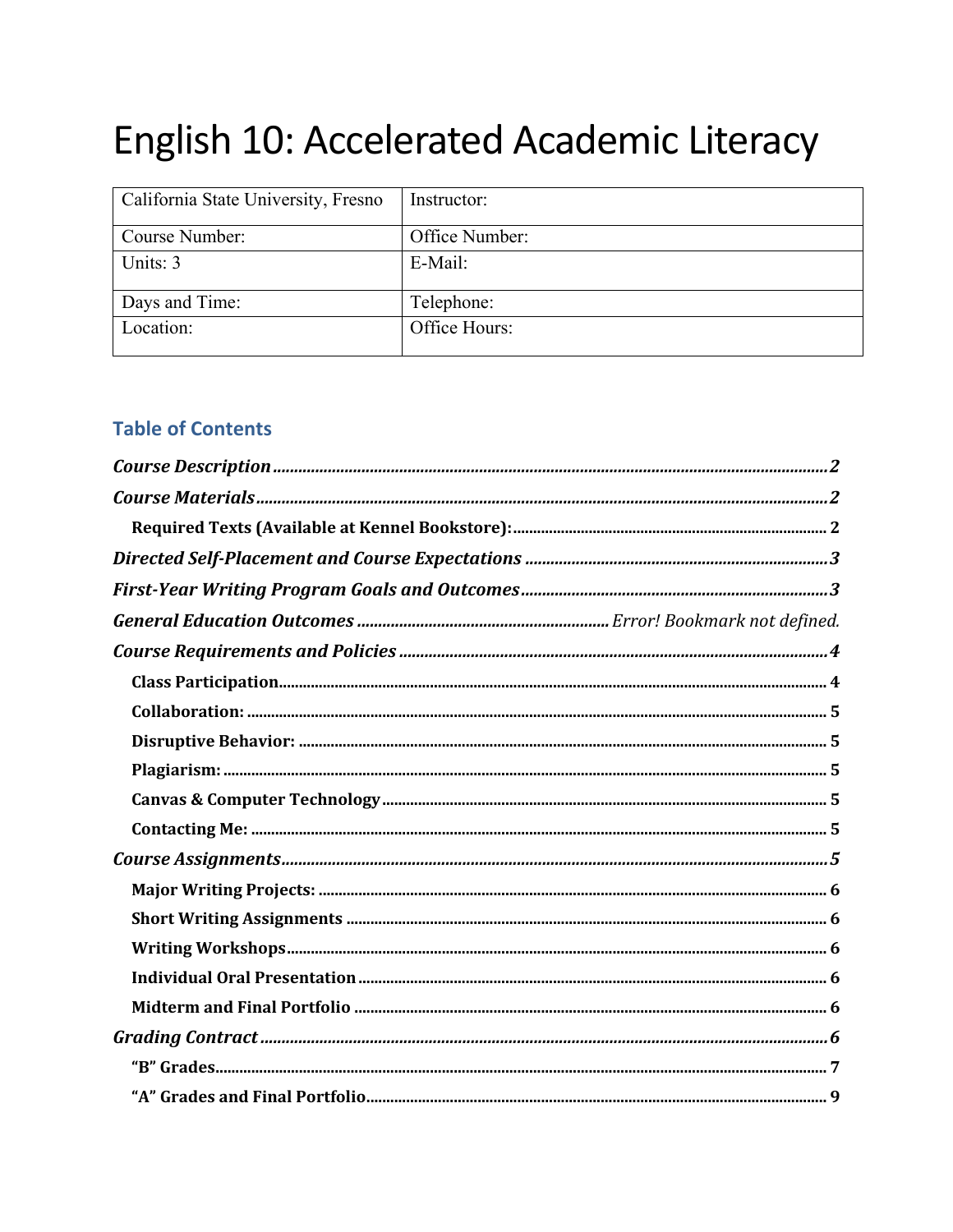## **Course Description**

English 10: Accelerated Academic Literacy is a first-year course created to extend your opportunities for reading, writing, thinking, and inquiry. This course is designed to develop your abilities as a reader and writer—a literacy user—to join academic and public conversations as citizens in our society. This course will teach you to use reading and writing to make meaning, to analyze, to join a conversation, and to address an audience. We will focus on reading and writing as rhetorical practice and participation in both academic and civic life. We will read book chapters/essays and editorial/opinion pieces about a number of current social and political issues. We will learn how to read and analyze arguments and how to write clearly and persuasively. This course will, in some ways, prepare you for the future writing tasks you will perform both in and beyond the university.

Please keep in mind that learning is recursive and it takes time and effort to learn how to read and write effectively at the college level. Don't hesitate to ask questions when anything we do seems unclear to you.

## **Course Materials**

## **Required Texts (Available at Kennel Bookstore):**

Miller-Cochran, Susan, Roy Stamper, and Stacey Cochran. *An Insider's Guide to Academic Writing (A Rhetoric and Reader).* 2nd Edition New York: Bedford/St. Martin's, 2019. Sommers, Nancy and Diana Hacker. *A Writer's Reference*, *(with Writing in the Disciplines) Custom Edition for Fresno State.* 9<sup>th</sup> Edition. Bedford / St Martins. 2018.

**Please note:** Our campus uses immediate access for these textbooks. You can find them in Canvas.

Some course materials are under "Course Document" on the course Canvas. Much of this class will be paperless, so a computer, some kind of word processing program, and online access are required (students can check out laptops in the library and can access Fresno State's internet all over campus).

Other Required Materials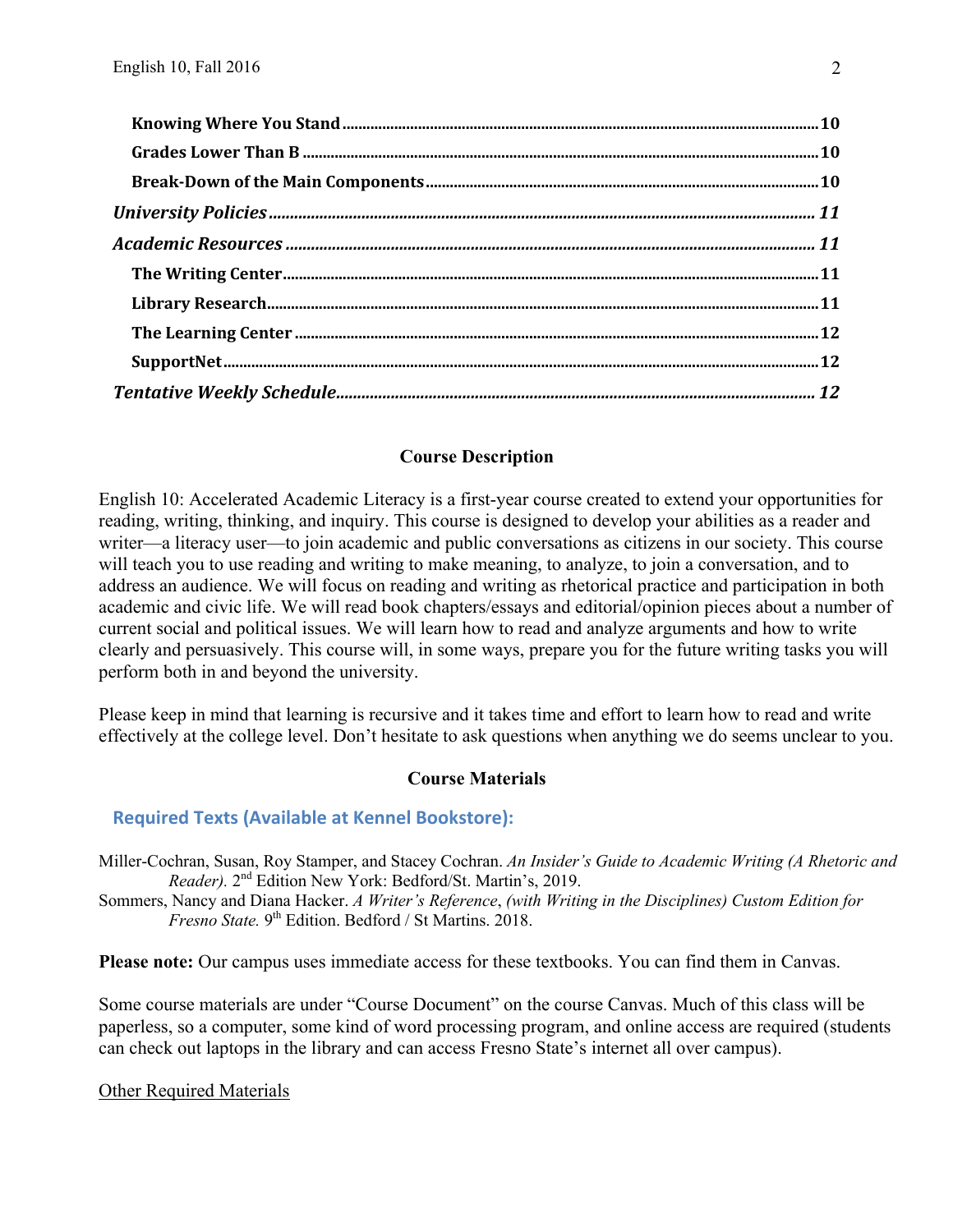A CSU Fresno e-mail account

Two pocket folders for turning in portfolios

Copies of your work as needed for class and group discussion.

## **Directed Self-Placement and Course Expectations**

Taking English 10 is one option out of three to fulfill the first-year writing requirement. At most universities students are placed into first-year writing based only on test scores. At this university, students get to choose which course they will take to fulfill the first-year writing requirement. Our first-year writing program believes that students are the best people to make choices about their learning so we foster that through our program practices. That said, there is a responsibility that comes with making choices for your education. I want to be sure that you are making the best choice for your future as a student and that you are not choosing a course because it seems easier or you can get done faster. Below are the indicators for student ability that I have used to design this class. If you feel these indicators do not represent where you are as a literacy learner right now, you should talk to me immediately about changing classes.

Students who take this class should be

- strong readers and writers
- comfortable with reading complex essays and taking notes as they read
- able to make connections to other things they have read or experienced as a means of understanding a reading
- comfortable identifying the structure and organization of the things they read
- able to find topics to write about and can relate their ideas to the ideas of others
- able to find effective strategies for outlining and organizing their writing
- comfortable doing research, know how to locate and evaluate sources and know how to relate them to their own writing
- confident about the conventions of grammar, punctuation, and spelling
- ready to work at a quick pace with the instructor as their guide.

# **First-Year Writing Program Goals and Outcomes**

At the end of English 10 students should be able to:

- 1) Understand and practice effective, academic reading strategies, processes, and assessment of written work, including participating meaningfully in a community of readers and writers.
	- a) READING/WRITING STRATEGIES: Demonstrate or articulate an understanding of reading strategies and assumptions that guide effective reading, and how to read actively, purposefully, and rhetorically
	- b) REFLECTION: Make meaningful generalizations/reflections about reading and writing practices and processes
	- c) COMMUNITY PARTICIPATION: Articulate or demonstrate meaningful participation in a community of readers/writers, and ethical and self-conscious practices that address the concerns of that community of reader/writers (e.g. using and giving feedback on drafts in peer response groups)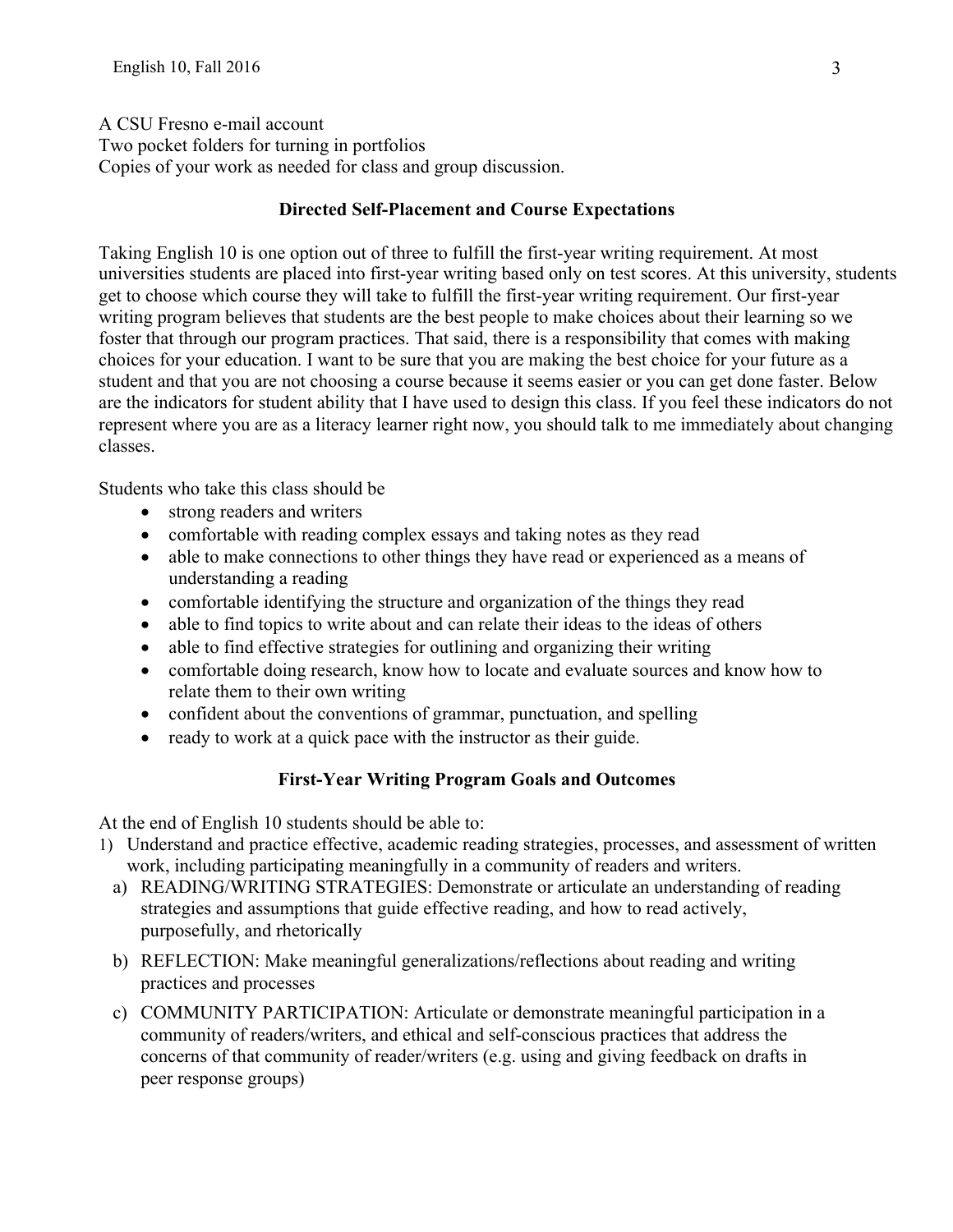- 2) Understand and practice effective, academic summary, demonstrate rhetorical awareness and purpose, enter academic conversations, and make analyses and connections from/with research.
	- a) SUMMARY/CONVERSATION: Demonstrate summarizing purposefully, integrate "they say" into writing effectively or self-consciously, appropriately incorporate quotes into writing (punctuation, attributions, relevance), and discuss and use texts as "conversations" (writing, then, demonstrates entering a conversation)
	- b) RHETORICALITY: Articulate or demonstrate an awareness of the rhetorical features of texts, such as purpose, audience, context, rhetorical appeals, and elements, and write rhetorically, discussing similar features in texts
	- c) INTEGRATING RESEARCH: Demonstrate analyzing research to develop an argument, incorporating others' ideas (through quotations, summary or paraphrase) into writing effectively or self-consciously, and appropriately integrating citations into text (punctuation, attributions, relevance)
- 3) Practice appropriate language use, clarity, proficiency in writing, and citation mechanics.
	- a) LANGUAGE COHERENCE: Have developed, unified, and coherent paragraphs and sentences that have clarity and some variety

## **General Education Outcomes and EPortfolio**

English 5B meets the General Education area A-2 Written Communication requirement, which include these outcomes:

- 1. Demonstrate appropriate language use, clarity, proficiency in writing, and citation mechanics.
- 2. Demonstrate effective academic reading strategies and processes, as well as critical evaluation of written work.
- 3. Demonstrate effective academic summary, rhetorical awareness and perception, and analysis and synthesis of information.

You must submit one formal writing project to your GE portfolio in Canvas. Both writing projects #1 and #2 (more information forthcoming) meet all three of these GE area A-2 outcomes. Please submit one of these writing projects (preferably from your final portfolio – or whichever one you consider your best work according to the outcomes above) to you Canvas General Education Organization by the last day of the semester.

## **Course Requirements and Policies**

**Class Participation**: Since discussion will be an integral part of the course, you must be prepared for class, on time, offer productive discussion of the course readings, and show basic respect for others' views. *Preparation involves not only reading but also making notes on the reading so that you are prepared to discuss issues.* I believe that students learn best when participating actively in class discussions and other activities. *You must bring textbooks to class when a chapter in the book is to be discussed according to the class schedule. Ignoring this requirement will affect your participation grade.*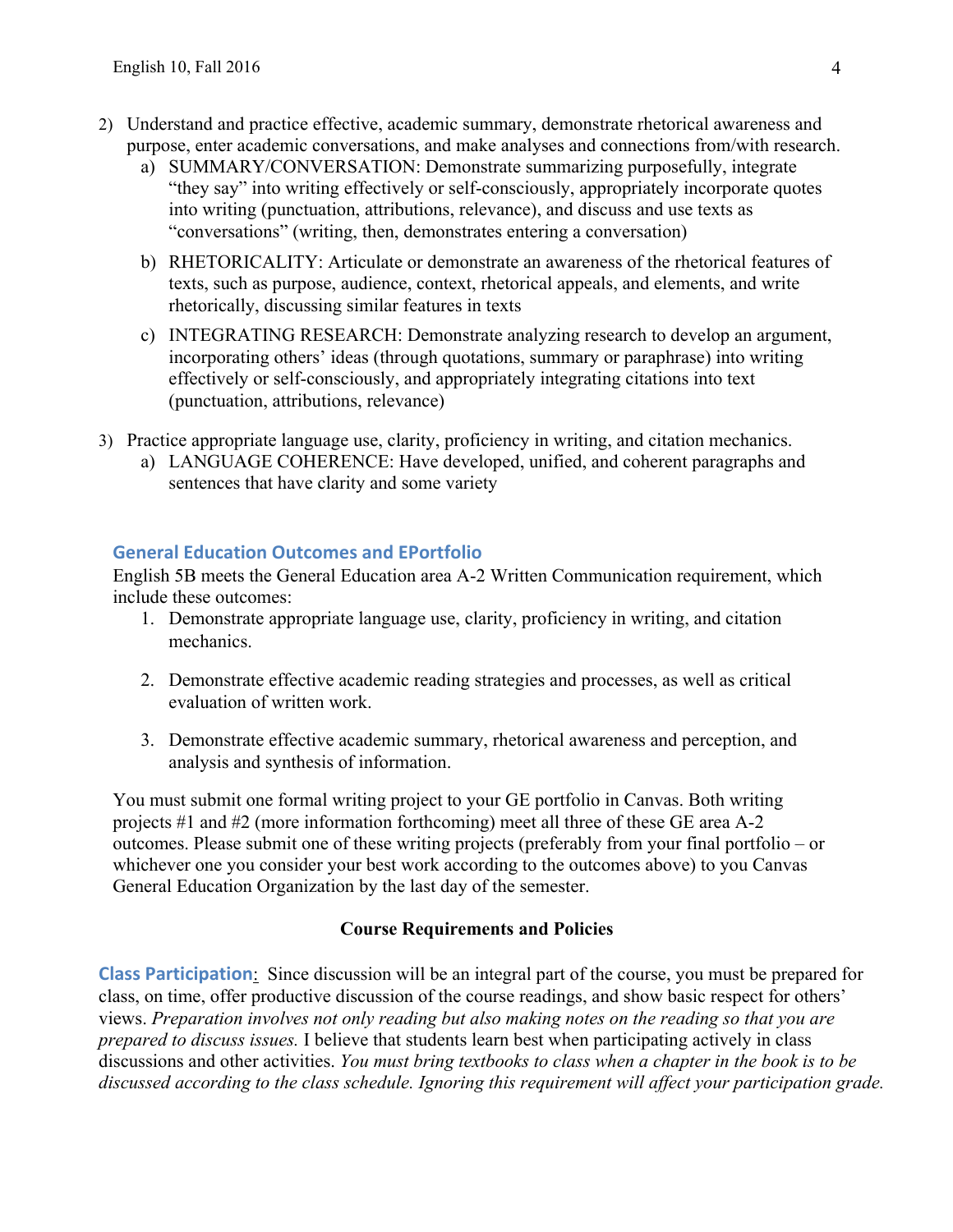The Discussion Board on the course Canvas website (see below) is another venue in which you can participate in class discussion. I will create various forums within which you and your classmates can discuss the literature we are reading. As part of your participation grade, you must post your short writing assignments (reading responses and other short writings) on a weekly basis. *Please post your short assignment on CVS by 8 am on the day when it is due so that your classmates and I have enough time to read them before class.* We may use some of your short writings to start our class discussion. I encourage you to respond to your classmates' responses as much as you can.

**Collaboration:** Because most writers, educators, and other professionals must learn to work collaboratively, you are expected to collaborate with your peers both in and out of class. Consider everyone in this class as a colleague. You will often work with classmates in groups to discuss course readings and provide feedback to each other's writings. All peer reviews and class discussions should be honest, courteous, and respectful in tone. In this context, respect means we are kind and truthful. Treat others as you believe they want to be treated.

**Disruptive Behavior: Cell phones and pagers must be turned off** at the beginning of each class and remain off during class. Do not use your computer during class time to browse internet for things irrelevant to the course readings and writings. Do not use class time to prepare for or complete assignments for your other classes. Do not talk about things irrelevant to the subject matter of this course when you are assigned for group activities in class.

**Plagiarism:** *Plagiarism occurs whenever you borrow another author's words or ideas without giving the author credit for his or her work.* If you are not sure about how to cite a source in your writing, please ask me or consult with someone at the Writing Center. You may receive an F for an assignment in question; serious cases may result in an F for the entire course. CSU Fresno takes academic dishonesty very seriously. Refer to the Schedule of Course (Legal Notices on Cheating and Plagiarism) or the University Catalog (Policies and Regulations).

**Canvas & Computer Technology**: I use Canvas as a means of providing you with information (about assignments, changes to the schedule…) and as a way to enhance your learning experience (through the online discussion board, e-mail, and links to useful websites). You should familiarize yourself with Canvas's features and be prepared to use them. The stuff members at Digital Campus will help you if you face problems. Visit them at McKee Fisk 111, call them at 278-6892, or e-mail them at dcfeedback@csufresno.edu.

**Contacting Me:** If you would like to discuss your work-in-progress, or you have questions or concerns about the class, the best way to contact me is in person, during office hours. If my hours conflict with your class schedule, we can schedule an appointment (with a few days advance notice, of course.). If you have a brief question or message for me, you may send it by e-mail; I am happy to help you when I can. Please be courteous and reasonable in your use of e-mail. I may not respond quickly to email, so don't rely on this as a way of getting missed notes or assignments. Exchange phone numbers with a classmate for this purpose and check Canvas.

## **Course Assignments**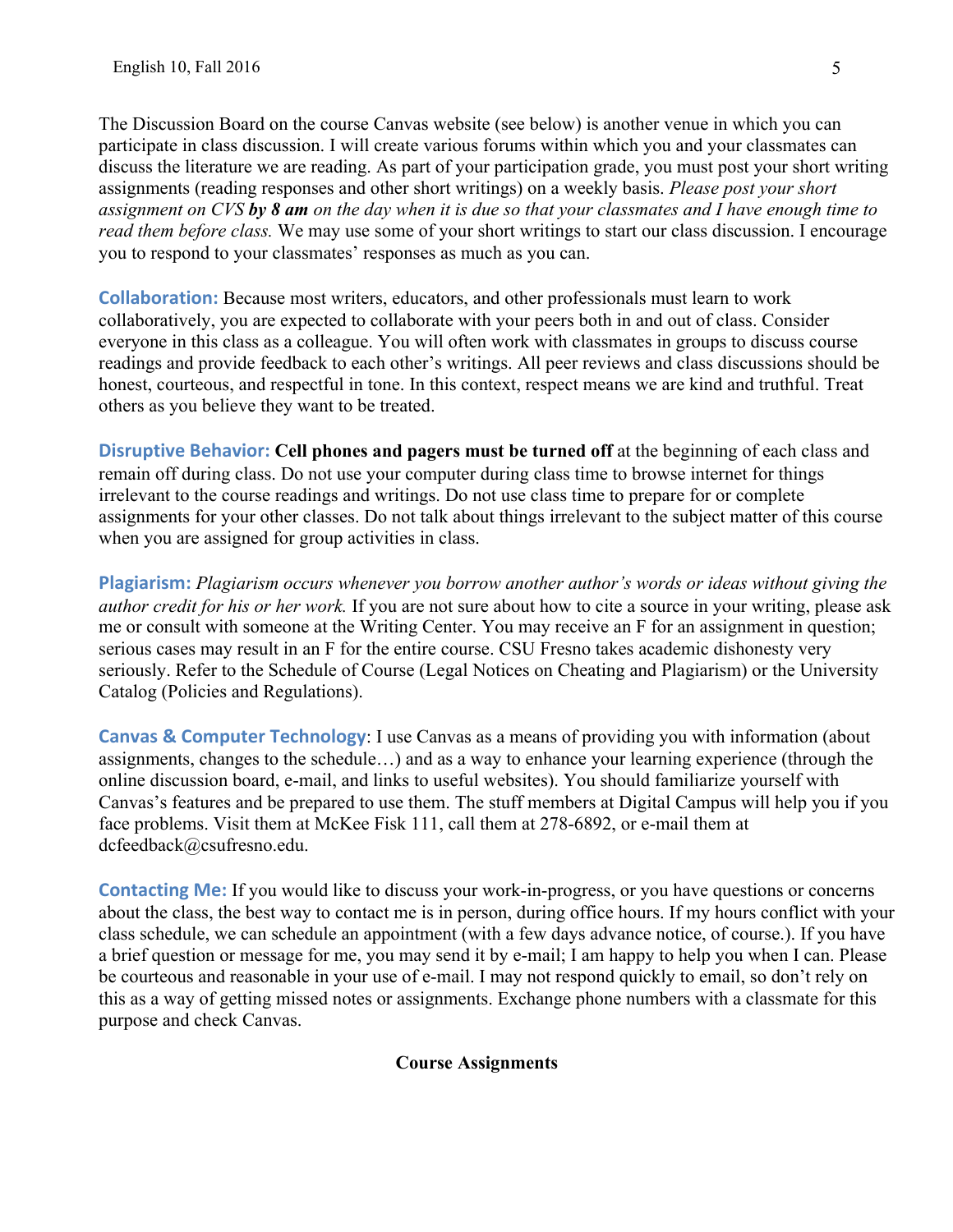**Major Writing Projects:** This semester you will write *three major writing projects*—a rhetorical analysis, a research paper, and a reflective cover letter. The assignments are designed to build on each other, so that you can apply what you have learned in each assignment to your final project. The major papers will involve multiple drafts and writing workshops. I will give you assignment sheets at the beginning of each unit so that you have a clear idea about what you are required to do in these papers. You are required to submit both an electronic copy (on the course Canvas) and a hard copy of your draft and final version of all major essays. You will have opportunities to revise your projects.

**Short Writing Assignments**: Short assignments consist of short analyses, written responses to readings (on the course Canvas) and in-class writing. These assignments will help you brainstorm for the in-class discussion topics and prepare you for the major essays. *All short assignments (except those written in class) must be at least 300 words, typed, and double-spaced.* I will expect that your writing shows you are thinking critically about the subject matter. You will also keep a dialectical reading journal to record your thoughts about the course readings and make meaning of those texts. I will look at your journal frequently and unannounced.

**Writing Workshops**: A key component to this class is peer response to drafts of formal and informal writing. Students will be expected to share their writing with their peers in order to get feedback about how to revise the writing to better address an audiences questions, challenges, and responses. This means that everyone will need to share their writing with others AND strive to be a good reader to peer drafts. We will workshop your essays in small groups and as a large group. You will get more specific instructions later, and keep in mind that I will expect you to share your texts with your peers and be open to their response. I also expect that you will read your peer's texts actively and work hard to give them quality feedback about how they can improve their writing.

**Individual Oral Presentation**: As you prepare your research paper, you will organize and present your findings to your classmates. We will discuss how to prepare for your presentation in detail later.

**Midterm and Final Portfolio**: At the midterm and end of the semester, you will create a representation of your work as a writer in this class. For the midterm portfolio, you will need to choose at least 5 pages of formal writing from our class and write a 2-3 page reflection that discusses your learning up to this point. For the final portfolio, you will choose at least 10 pages of formal writing to represent who you have become as a writer and write a 3-4 page reflective cover letter that discusses your learning over the entire semester. Your portfolio will be evaluated according to the five portfolio dimensions, which are also listed above under the goals and outcomes. **Your final portfolio must pass in order for you to pass the class.**

## **Grading Contract**

A grading contract is a method of assessment that refocuses the class and the students onto the work of the course rather than the hoops needed to jump through to get a particular grade. Conventional grading often leads students to think more about grades than about learning. Sometimes grades even lead to the feeling that you are working *against* the teacher or having to hide a part of yourself from him or her. For these reasons, I am using a contract for grading in our class.

You will get lots of assessments on your work during the semester from your classmates and myself so that you may improve your understanding of writing. *These assessments do not affect your overall grade in the course*; however, you should read them closely as they will tell you what you need to do to pass this class. Everything in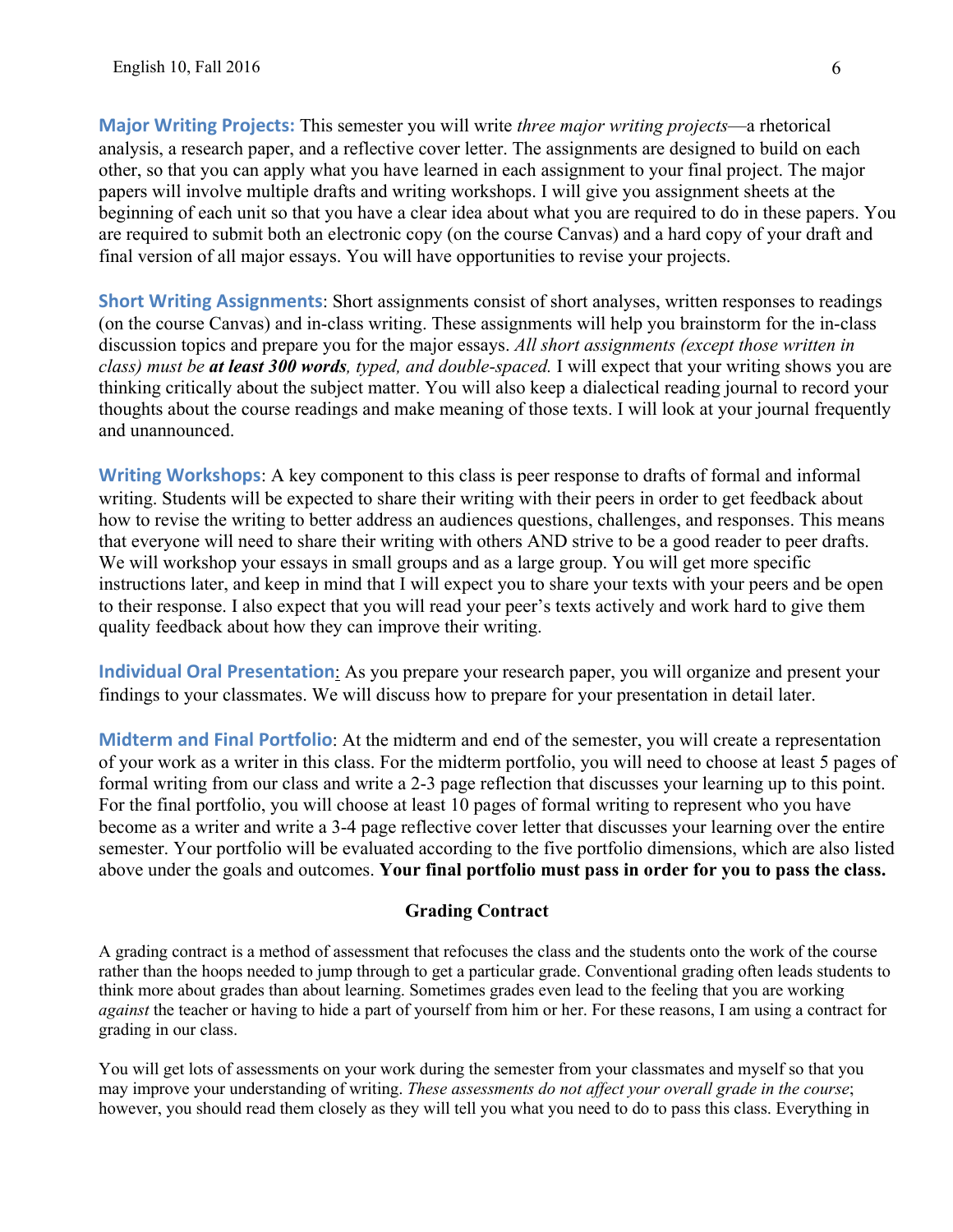this class is about response, and responding should be formative rather than a simple expression that you have "completed" an assignment. All of this really boils down to rethinking old assumptions about grading and learning. I think traditional grading done by a teacher alone actually keeps students from having much responsibility for learning. Grades create systems of accountability, instead of providing environments for personal and social responsibility.

Since this class attempts to encourage exploration, speculation, evaluation and generalization as a means of producing learning, our contract asks you to have a responsibility to yourself and to the class to do the work required of you. This means you should attend class and participate during class time, ask questions of me or your classmates if you do not understand or want more information, and know what assignments you have turned in and where you stand in relation to our contract.

I have the responsibilities of preparing every class so it moves you forward in your learning, answering any questions you have about course content or your progress, and providing --in a timely manner-- helpful and honest suggestions about the effectiveness of your work in the class. I also promise to make myself available to you for questions and concerns outside of class.

**Therefore, if you do everything asked for in the class – in the spirit and letter that it is asked of you – then the default grade for the course will be a "B."** If you miss class, turn in assignments late, don't accomplish assignments in the ways we discuss or agree on, or forget to do assignments, etc., your grade will be lower.

**Please Note**: You need to earn a C in this class for it to count toward the GE Area A-2 requirement.

## **"B" Grades**

You are guaranteed a course grade of "B" **if you meet all of the following conditions**:

1) Attendance/Participation: You'll attend and fully participate in at least 87% of our scheduled class sessions and their activities and assignments (that's at least 27 of our 31 scheduled sessions). You may miss (for whatever reason) 4 class sessions, with the exception of the last day of class and final day. *Leaving class 10 minutes or more before class ends or coming to class 10 minutes or more after class starts constitutes an absence.* For our class, attendance equates to participation, which means that you need to come to class with the homework done, and be prepared to participate in the activities of the class. *This means if you come to class, but your homework is not done, it can count as an absence.* Using cell phones, texting, or using computers for things unrelated to the class focus is unacceptable and, if it becomes a problem, will count as an absence on each day there is a problem.

- o **Please Note:** sometimes there are emergency situations when folks need to use or check their phone or have their phone on in class. If you have a situation where this is the case, please contact me before class to let me know the situation.
- o **Please Note**: Assignments not turned in because of an absence, either ones assigned on the schedule or ones assigned on earlier days in class, will be late or missed (depending on when you turn it in finally, see the guidelines #4 and #5 below).

*Religious Observances: Students who will be absent from class due to religious observance must provide notice of the date(s) to me, in writing, by the end of the second week of classes.*

*University Sponsored Events*: For those students who will need to take time off for university sponsored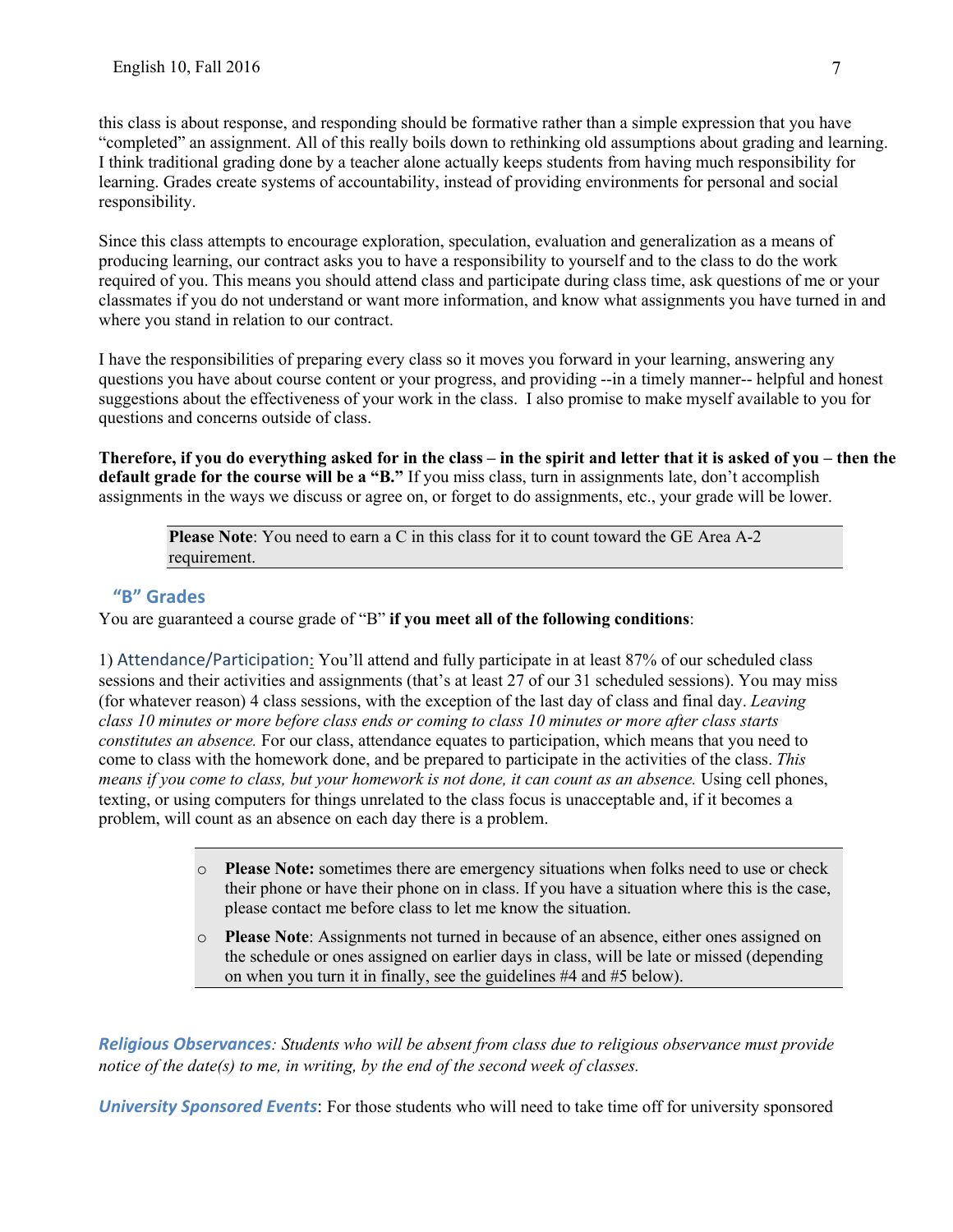events, I will need to know the date of those absences by the second week of classes in order to excuse those absences. This will need to be on letterhead from the person in charge of your organization. Having excused absences does not mean that you get an additional 4 absences on top of the excused one. It means that you and I will need to work out what is fair in relation to the number of classes you have to miss for university sponsored events and create an attendance contract that both you and I sign. If you need to be excused for an excessive number of classes (7 or more), I may request that you take this class another semester.

*Conferences:* We may schedule individual and/or group conferences throughout the semester. The group conference is a small-group meeting in which we discuss your writing. You should come to your conference prepared to discuss your classmates' papers and your own. *A missed conference counts as an absence.*

2) Lateness and Leaving Class: You'll each agree to come on time or early to class, and you'll agree to stay in class once you are here. Walking in to class late 2 or 3 times in a semester or needing to step out to use the restroom once or twice is understandable, but coming habitually late every week, stepping out of class regularly to answer your phone, send a text message, get a drink, or leaving class habitually early is not. This is disruptive and it disrespects the community of learning of the class. If you are late to class, you are still responsible to find out what assignments or instructions were made. *Leaving class ten minutes or more before class ends or coming to class ten minutes or more after class starts constitutes an absence.*

3) Sharing and Collaboration: You'll work cooperatively in groups. Be willing to share your writing (in class and on Canvas), to listen supportively to the writing of others, and, when called for, give full and thoughtful assessments that consistently help your colleagues consider ways to revise according to our class-defined rubrics.

4) Late Assignments: You will agree to turn in properly and on time the midterm and final portfolio, all writing project drafts, wikis, blogs, and other assignments. Because your colleagues in class depend on you to get your work done on time so that they can do theirs on time, late assignments will not be accepted\*.

- **\*Exception: You may turn in a late assignment THREE TIMES OR LESS during the semester**. **All "late assignments" are due 1 week after their initial due date** (e.g. if the assignment was due on Tuesday, at noon, a late assignment must be turned in by noon the next Tuesday). The exceptions are the Midterm and Final Portfolios and the Midterm and Final Portfolio Assessments, which must be turned in on time.
- **Please Note**: If you have more than three late assignments, each late assignment after the third is considered a "missed" assignment (see #5 below). These will affect your overall grade in the course.

5) Missed Assignments: Missed assignments are assignments that are not completed or are turned in after the late assignment deadline. After you have used your three "late assignment" passes, all additional assignments turned in incomplete, not on time, or otherwise not according to our guidelines are considered "missed assignments." **In order to meet our contract for a "B" grade, you cannot have any "missed assignment."** One of these in the gradebook means an automatic "C." Two missed assignments gives you a "D," and three or more missed assignments means an "F" course grade. (If the pace of the course is too fast, or if our reading gets too heavy, then let me know and we can make an adjustment to our work. But don't wait to inform me of these issues until after the fall. Keep me posted on the class' pace).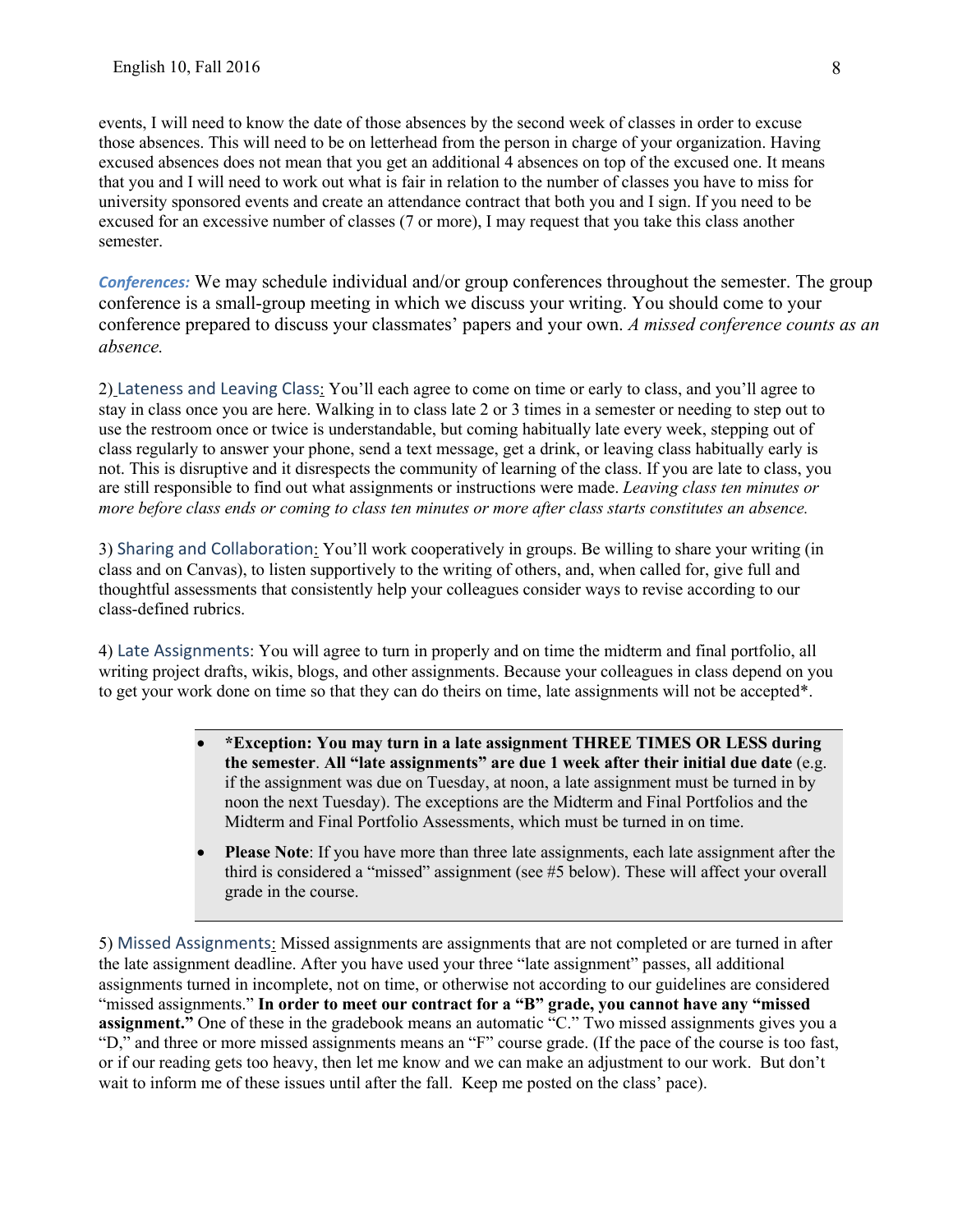6) Incomplete Assignments: Incomplete assignments are those assignments that were completed on time but did not match the "spirit and letter" of the assignment in some way. When an assignment is incomplete, you will have 48 hours from the time you receive notice from me that the assignment is incomplete to revise and resubmit the assignment for no penalty. If you take longer than 48 hours it will be a late assignment until one week has passed from the original notification at which time it becomes a "missed" assignment. The midterm and final portfolio do not fall under this category (they have to be complete and on time).

**7)** Short Writing Assignments and Formal Writing Projects need to meet the following conditions:

- *Complete and On Time*: You'll turn in on time and in the appropriate manner complete products that meet individual assignment guidelines, which will be listed in the syllabus or assignment prompt or will be worked out together in class.
- *Revisions*: When the assignment is to revise, you will work to reshape, extend, complicate, or substantially clarify your ideas – or relate your ideas to comments from me, your classmates, or the information generated in a class workshop. I expect you to do more than just correct or touch up; revisions should respond substantially to your colleagues' assessments.
- *Copy Editing*: Your writing must be well copy edited that is, free from virtually all mistakes in spelling and grammar. It's fine to get help in copy-editing, but be sure that you are doing the editing and that the final product reflects your words and abilities with language. I will not be so concerned with editing issues in drafts or in your blogs or assessments. But please be sure to proofread these at least once before submitting them.
- *Mindfulness*: In each of these projects, you are being asked to go beyond summarizing and reporting what you found in the reading and in your research. I encourage you to push your thinking in this class by questioning your own assumptions as well as ours (me and your classmates), and connecting and analyzing the readings in the class in relation to your work.

8) Peer Responses and Assessments: we will make frequent use of this kind of writing/discussion in class. Your work needs to meet the following conditions:

- *Complete and On Time*: All peer responses should be complete and submitted on time and in the appropriate way so that your colleagues will get your assessments of their writing the way the class has predetermined.
- *Content:* All peer responses should focus their comments on rubrics we develop, following the directions established in class for peer response and our evolving class discussions about them.
- *Courtesy and Respect*: All peer response should be courteous and respectful in tone, but honest. It's okay to say something doesn't seem right in a draft, or that something doesn't really work. Respect means we are kind and truthful.
- *Midterm and Final Portfolio Assessments*: **Participation in the Midterm and Final portfolio assessments is mandatory**. **These cannot be missed nor turned in late**.

9) Midterm and Final Portfolios: You'll turn in complete and on time a midterm and final course portfolio according to the portfolio handout. **Late or missed portfolios constitute an automatic failing grade. The final portfolio must be passing in order for the student to get a B in the class.**

# **"A" Grades and Final Portfolio**

To get an "A" your final portfolio must demonstrate reflection and writing that point to genuine, recognizable excellence. All portfolios will be graded based on a rubric that includes 1) Consideration of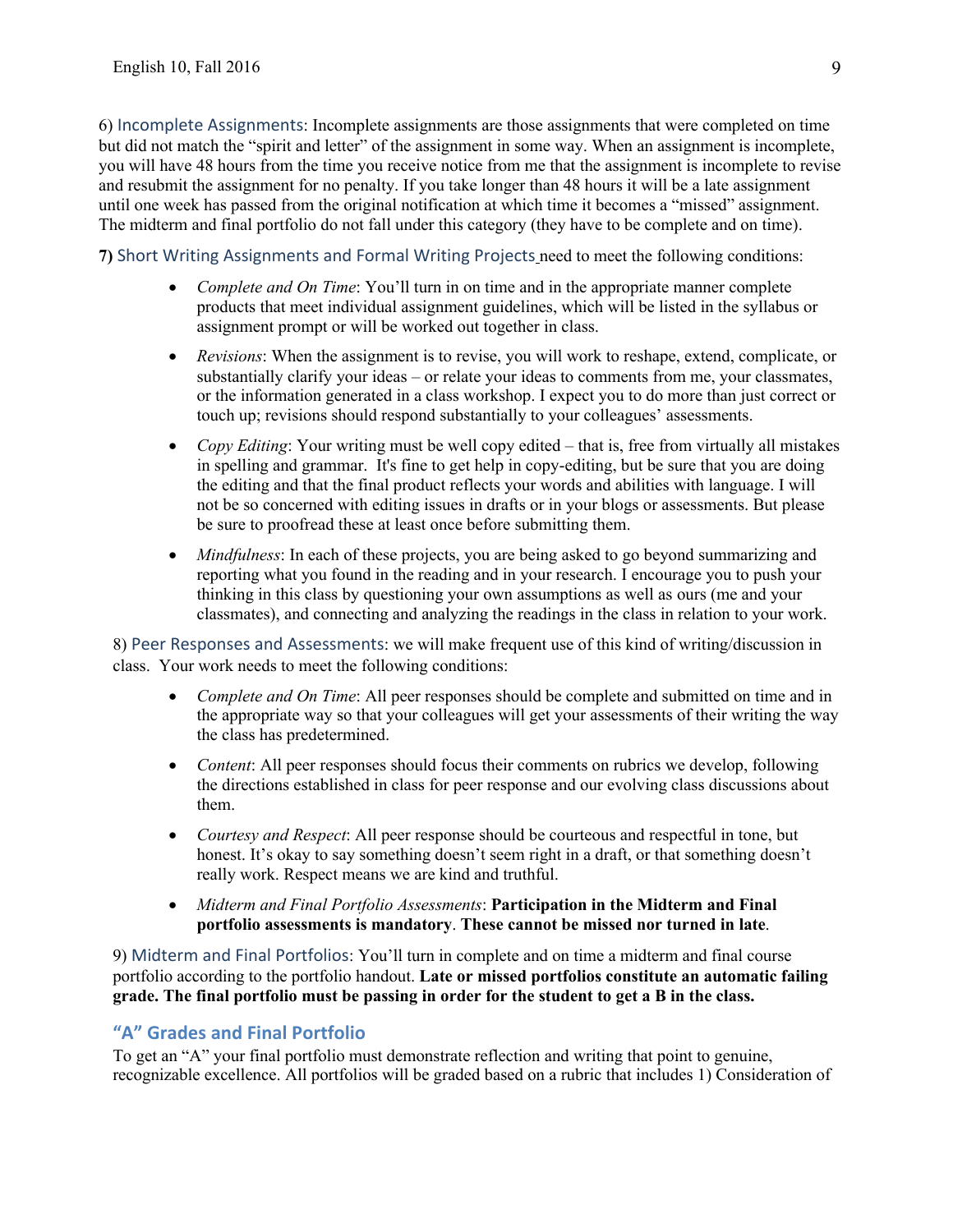the rhetorical situation, 2) demonstration of knowledge of course content, 3) fulfillment of writing assignment requirements, and 4) engagement in writing and peer review process.

#### **Knowing Where You Stand**

I use the gradebook on Canvas to keep track of completed, late, and missed assignments as well as attendance. At any time, you can go to Canvas and see where you stand. Below is a chart that lists the requirements for the class so you can easily reference what it takes to get a particular grade. Please also note that as our class is mostly paperless, I will respond to much of your submitted work over email. Please be sure to check your Fresno state email regularly, to be sure that you know about assignments that might need to be redone, and can thus manage revising them within the time period allotted.

**Please note:** A "C" in the grade book means "complete," "L" means "late," and "M" means "missed".

#### **Grades Lower Than B**

I hope no one will aim for lower grades. The quickest way to slide to a "C," "D," or "F" is to miss classes, show up to class without the reading done, not turn in things on time – or in the spirit and letter of which it was asked – or not turn things in at all.

#### **Break-Down of the Main Components**

Below is a table that shows the main components that affect your successful compliance with our contract.

|              | # of<br><b>Absences</b> | # of Late<br>Assigns. | # of<br><b>Missed</b><br>Assigns. | Midterm/<br>Final<br><b>Assessme</b><br>nts | Final<br><b>Portfolio</b> |
|--------------|-------------------------|-----------------------|-----------------------------------|---------------------------------------------|---------------------------|
| $\mathbf{A}$ | 3 or fewer              | 2 or fewer            | $\boldsymbol{0}$                  | Complete                                    | Pass                      |
| B            | 4 or fewer              | 3 or fewer            | $\theta$                          | Complete                                    | Pass                      |
| $\mathbf C$  | 4 or fewer              | 3                     | 1                                 | Complete                                    | Pass                      |
| D            | 4 or more               | 3                     | 2                                 | 2 or more                                   | Pass or<br>No Pass        |
| F            | 4 or more               | 3                     | 3 or more                         | 0 or more                                   | Pass or<br>No Pass        |

Please Note: All assignments that are turned in as "late" (see above guidelines for assignments considered "late") after the 3rd are considered "missed."

\* Each student may have one temporary exemption from the contract. This can be for any reason and, depending on the circumstance, cover more than one assignment / absence. In order to get this exemption, you must contract me as soon as possible to request the exemption. For any request that covers more than one assignment / activity, you will need to give me a serious and compelling reason (ie: I missed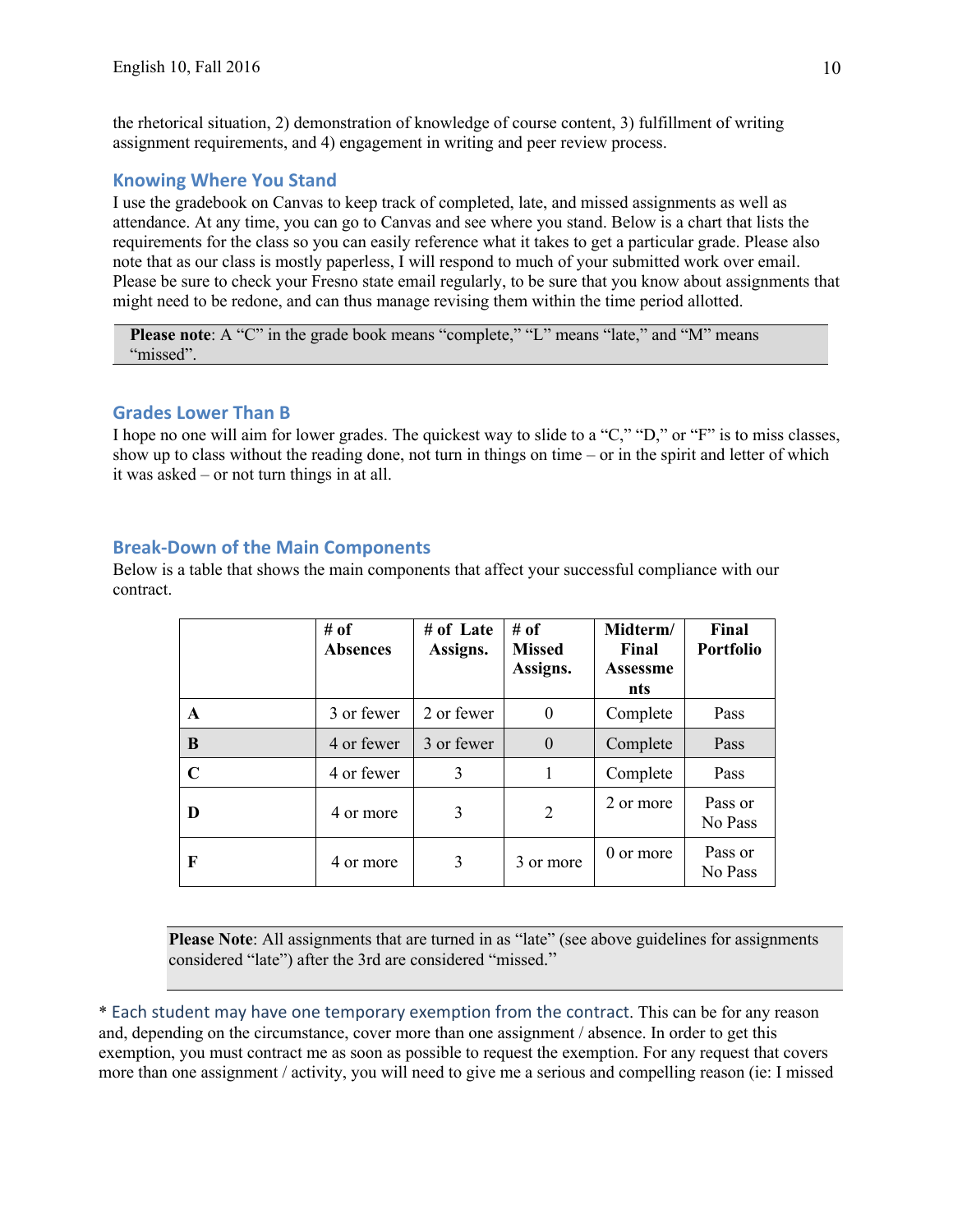class and forgot to turn in my writing project assignment because I had to take my child to the hospital and we were there all weekend).

\* Bonus: Each student may earn an additional temporary exemption from the contract (see above) by enrolling in and passing the Writing Center weekly tutorials.

By staying in this course and attending class, you accept this contract and agree to abide by it, as do I.

## **University Policies**

Please see university policies on Students with Disabilities, Cheating and Plagiarism, Computers, Disruptive Classroom Behavior, Copyright Policy, and Honor Code on our course Canvas site under "syllabus."

## **Academic Resources**

## **The Writing Center**

The Writing Center offers a one-unit CR/NC tutorial that runs concurrently with the course and meets twice a week for 50 min. You will work in a small group of 2-3 students and a trained tutor discussing your writing and giving one another feedback and sharing strategies for revision. The tutorial will enhance your learning and help you succeed in this class. It will also help you prepare your writing for submission to the portfolio. The tutor will not give you any homework assignments; you will simply work with the writing you'll be doing in this and your other classes. I strongly encourage you to sign up for the group tutorial at the Writing Center.

In addition, you can also work with a tutor in one-to-one tutorials by appointment or submit your writing for feedback on-line. The Writing Center can be contacted at 278-0334 or www.csufresno.edu/writingcenter

## **Library Research**

*For research help, start with the library!* The Henry Madden Library at Fresno State offers articles, ebooks, databases, print books, music, movies, and much more. Start at the library website to gain access to millions of sources that you can't find with a Google search.

Librarians are also available 24/7 to help you develop research questions, figure out search strategies, locate relevant and reliable information, select the best sources for your paper or project, and get you started with citing your sources. You can also use the library's *Do It Yourself (DIY)* tool to find answers to your questions. For more information, check out the *Ask a Librarian* box on the library's home page at library.fresnostate.edu.

From research help to study rooms and technology, the library is here to help. Visit our website to learn more: library.fresnostate.edu.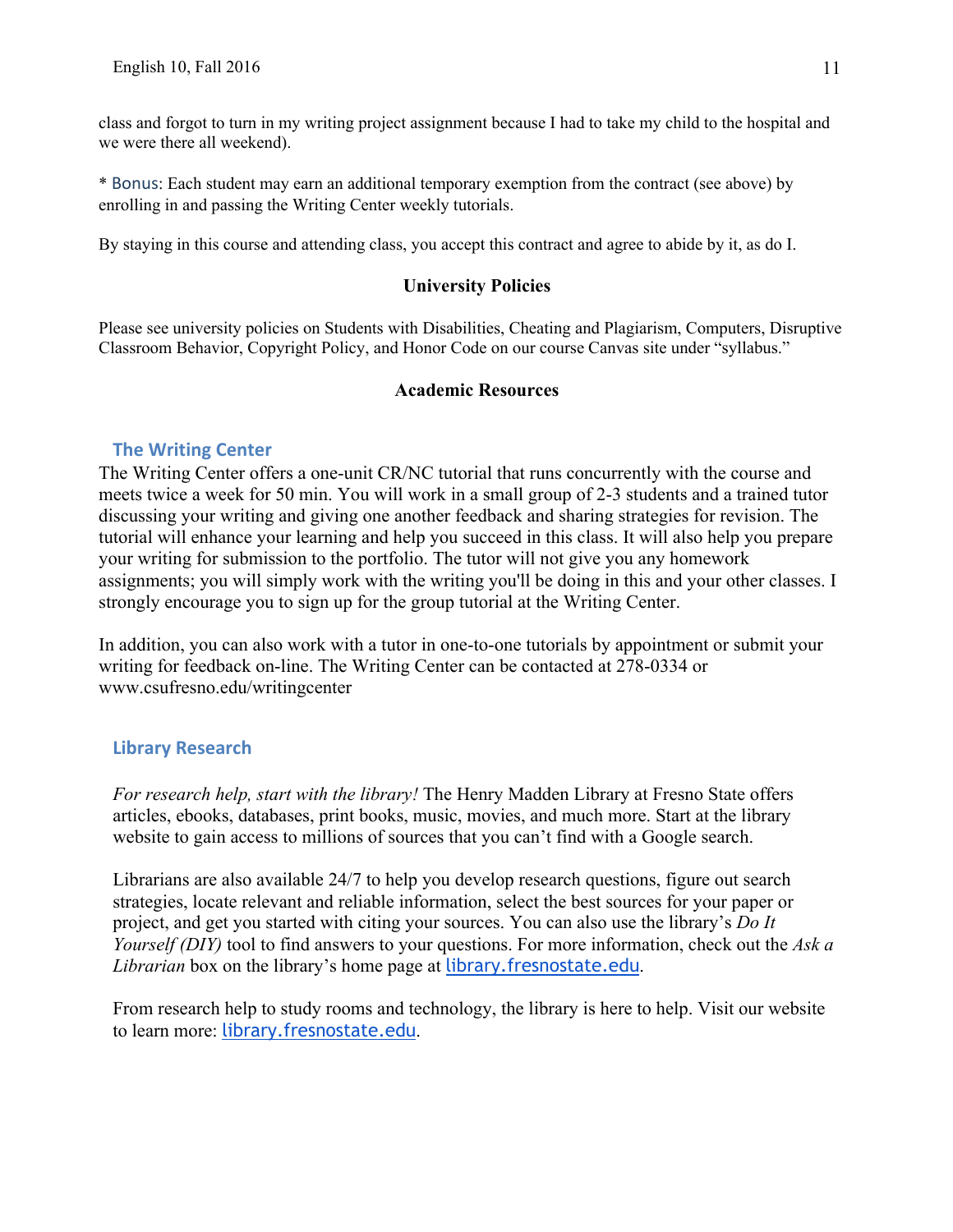## **The Learning Center**

The Learning Center offers *free* drop-in tutoring in multiple subjects including writing, math, sciences, business, and languages. Visit the Collection Level of the Library from 8am-7pm Monday through Thursday, 8am-5pm on Fridays, and 10am-2pm on Saturdays. For information about the Academic Success Workshops or tutoring schedule go to http://csufresno.edu/lc or call 278-3052.

## **SupportNet**

Our campus has developed SupportNet to connect students with specific campus resources promoting academic success. I have agreed to participate in this program and may refer you to it if I believe you need the services provided by SupportNet to succeed in this course.

## **Tentative Weekly Schedule:**

(IG) refers to An Insider's Guide to Academic Writing (WR) refers to *A Writer's Reference* (SW) refers to Short Writing Assignments (CVS) refers to Canvas

**Note:** This schedule is tentative. The due dates and topics of discussion may change later.

| <b>DATE</b>     | <b>FOCUS OF CLASS</b>                    | <b>ASSIGNMENTS DUE</b>                             |
|-----------------|------------------------------------------|----------------------------------------------------|
| WK1             | Introductions, Syllabus, Grading         |                                                    |
| T 8.23          | Contract, In-Class Writing (Draft of the |                                                    |
|                 | Writing Sample)                          |                                                    |
|                 |                                          | IG: Ch. 5: "Reading and Writing in Academic        |
| Th 8.25         | Academic Writing as Joining a            | Disciplines" 89-107                                |
|                 | "Conversation"                           | WR: Composing and Revising C1 "Planning" 3-7       |
|                 | Visit Writing Center                     | <b>Writing Sample due</b>                          |
| WK <sub>2</sub> | <b>Introduce Project #1 "Rhetorical</b>  |                                                    |
| T 8.30          | Analysis"                                | IG: Ch. 6: "Reading and Writing in the Humanities" |
|                 | Close Reading; Annotating a Text         | 107-128                                            |
|                 |                                          |                                                    |
|                 |                                          | IG: Ch. 2: "Reading and Writing Rhetorically" 20-  |
| Th 9.1          | Discussion: The Rhetorical Context;      | 36                                                 |
|                 | Kerby                                    | Ch. 11: Kerby, "The Top 10 Most Startling Facts    |
|                 |                                          | about People of Color and Criminal Justice in the  |
|                 |                                          | United States" 385-388                             |
|                 |                                          | Short Writing #1 due on CVS. Write a short         |
|                 |                                          | response to Kerby's report.                        |
|                 |                                          |                                                    |
|                 |                                          |                                                    |
| WK3             | Rhetorical Proofs/Appeals—               | IG: Ch. 3: "Developing Arguments" 37-39; Ch. 11:   |
| T. 9.6          | Establishing Ethos/Credibility and       | Jones, "Dining on Death Row" 396-416               |
|                 | Using Emotions; Jones                    | SW #2 due on CVS. Write a response to Jones'       |
|                 |                                          | article                                            |
|                 |                                          |                                                    |
|                 |                                          |                                                    |
|                 |                                          |                                                    |
|                 |                                          |                                                    |
|                 |                                          |                                                    |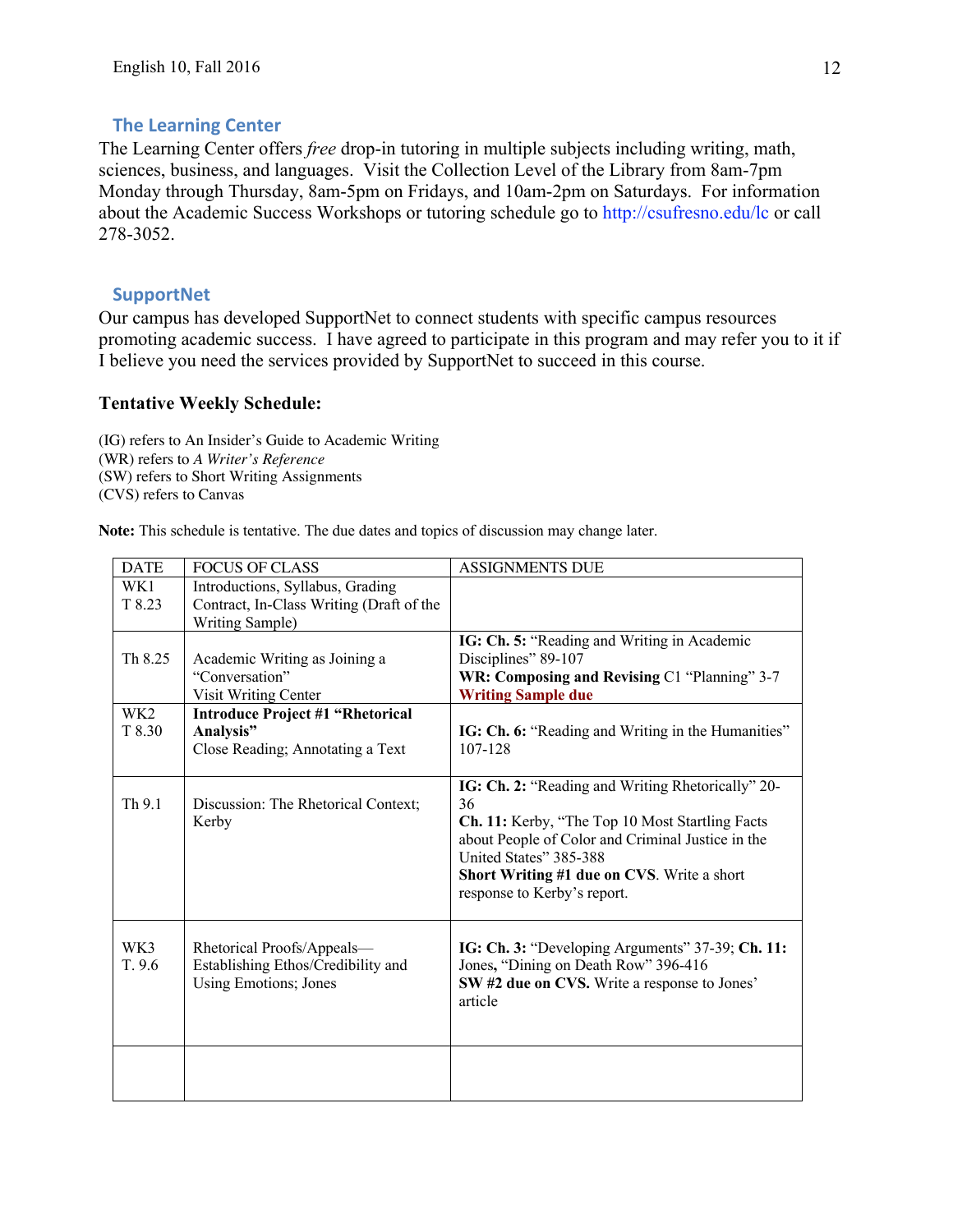| Th 9.8                                   | Using Logical Proof; Jones (continued)                                                                               | Handout: "What Is Analysis?"<br>IG: Ch.3 "Developing Arguments" 40-48;<br>Reread Ch. 11: Jones, "Dining on Death Row" 396-<br>416 and be ready to talk about his rhetorical appeals                                                                           |
|------------------------------------------|----------------------------------------------------------------------------------------------------------------------|---------------------------------------------------------------------------------------------------------------------------------------------------------------------------------------------------------------------------------------------------------------|
| WK4<br>T 9.13                            | Drafting and Revising a Working<br>Thesis Statement; Hughes & Robinson                                               | WR: Composing and Revising: C1 "Drafting and<br>Revising a Working Thesis Statement" 9-15<br>IG: Ch. 11: Hughes & Robinson, "Perceptions of<br>Law Enforcement Officers " 438-450<br>SW #3 due on CVS. Analyze the rhetorical context<br>of your chosen text. |
| Th 9.15                                  | Preparation for Project #1<br>Sample Student Essays                                                                  | IG: Ch. 3: "Student Analysis of an Advertisement"<br>52-58<br>Sample Student Essays                                                                                                                                                                           |
| WK5<br>T 9.20                            | Preparation for Project #1                                                                                           | WR: Composing and Revising: C2 "Drafting" 15-<br>21; "Writing Paragraphs" 43-57<br>SW #4 due on CVS. Analyze the rhetorical<br>strategies of your chosen text.                                                                                                |
| $\overline{Th}$ 9.22                     | <b>First Draft of Project #1 Due</b><br>Writing workshop                                                             | <b>First Draft of Project #1 Due</b><br>Post your draft on CVS by 8am                                                                                                                                                                                         |
| WK6<br>T 9.27                            | <b>Writing Workshop</b>                                                                                              | WR: Composing and Revising: C3 "Reviewing,<br>Revising, and Editing" 22-31<br>SW #5 due on CVS. Draft a 2-3 page Reflection on<br>Learning                                                                                                                    |
| Th 9.29                                  | <b>Mid-term Portfolio Prep</b>                                                                                       | WR: Composing and Revising: C4 "Preparing a<br>Portfolio; Reflecting on Your Writing" 38-42<br>Revising your draft                                                                                                                                            |
| $\overline{\text{W}}\text{K}7$<br>T 10.4 | <b>Mid-term Portfolio Assessment</b>                                                                                 | <b>Mid-term Portfolio Due</b>                                                                                                                                                                                                                                 |
| Th 10.6                                  | <b>Introduce Project 2: "Research</b><br>Paper"<br>Discussion: Developing a Research<br>Question; Evaluating Sources | IG: Ch. 4: "Academic Research" 59-71<br>WR: Researching: R1 "Thinking Like a Researcher;<br>Gathering Sources" 357-369; R3 "Evaluating<br>Sources" 375-385                                                                                                    |
| WK8<br>T 10.11                           | Integrating Sources --<br>Paraphrasing, Quoting, and<br>Summarizing                                                  | IG: Ch. 4: "Academic Research" 71-76; Ch. 12:<br>Arellano, "Taco USA: How Mexican Food Became<br>More American Than Apple Pie" 452-457<br>SW #6 due on CVS. Write a summary of Arellano's<br>article                                                          |
| Th<br>10.13                              | Integrating Sources (Continued);<br>Goodyear and Pollan                                                              | IG: Ch. 12: Goodyear, "Grub" 464-470; Pollan,<br>"Why Cook?" 471-477<br>WR: Researching: R2 "Managing Information;<br>Taking Notes Responsibly" 369-375                                                                                                       |
| WK9<br>T 10.18                           | Developing a Researched Argument                                                                                     | IG: Ch. 4: "Academic Research" 77-79;<br>WR: Researching: R2 "Managing Information;<br>Taking Notes Responsibly" 375-387                                                                                                                                      |